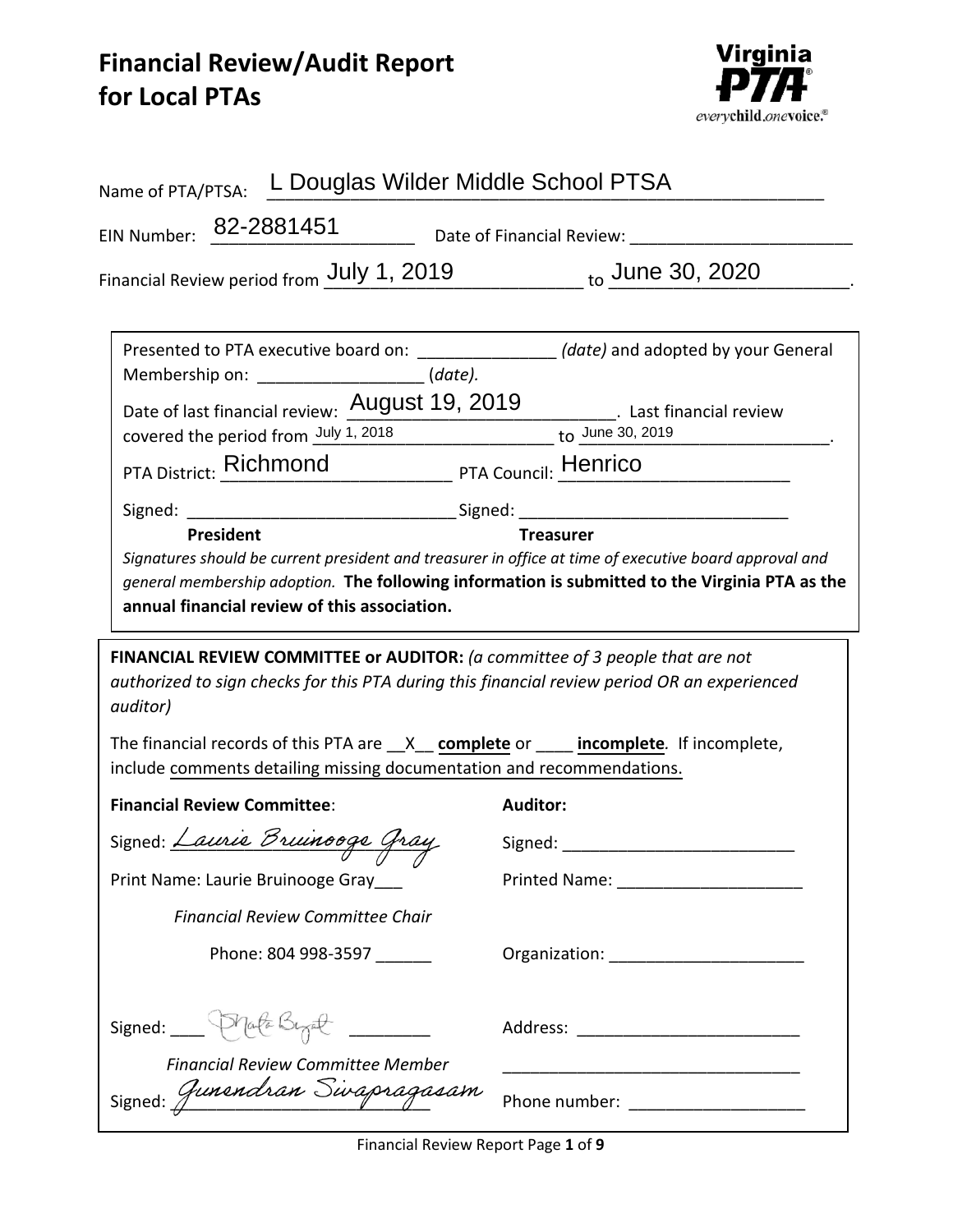## **Financial Management Checklist**

The purpose of this checklist is to provide general guidance to PTA volunteer leaders in the management of their resources. Stewardship of other people's money is an important part of volunteer activity and requires systematic and ongoing attention.

This is a complete review of the financial management practices of the PTA, and assists the financial review committee/auditor with their inspection of the books and records. **This checklist is kept as part of the adopted financial review report and filed with the permanent financial records.** 

## **Officer Information:**

President during financial review period: Jason Pascale phone: <u>804-380-9501</u>

Treasurer during financial review period: \_\_\_\_\_\_\_\_\_\_\_\_\_\_\_\_\_\_\_\_\_\_\_\_\_\_\_\_\_\_\_\_\_\_\_\_\_\_\_\_\_\_\_\_\_\_\_\_ phone: \_\_\_\_\_\_\_\_\_\_\_\_\_\_\_\_\_\_\_\_ 617-669-2578

Victor Chen

Secretary during financial review period: \_\_\_\_\_\_\_\_\_\_\_\_\_\_\_\_\_\_\_\_\_\_\_\_\_\_\_\_\_\_\_\_\_\_\_\_\_\_\_\_\_\_\_\_\_\_\_\_ Farrah Berry phone: <u>804-270-1392</u>

| <b>Treasurer's Records:</b>                                                                              | <b>Treasurer</b>         | <b>Financial Review</b>                  |
|----------------------------------------------------------------------------------------------------------|--------------------------|------------------------------------------|
|                                                                                                          |                          | <b>Committee</b>                         |
| 1. Do the treasurer records include:                                                                     |                          |                                          |
| Contact information for the Executive Board?                                                             | Yes<br><b>No</b>         | Yes<br><b>No</b>                         |
| Copy of previous financial review/audit?                                                                 | Yes<br>No                | Yes<br>No                                |
| Copy of the bylaws and standing rules (if applicable)?                                                   | Yes<br>No                | Yes<br>No                                |
| Copy of membership roster?                                                                               | Yes<br>No                | Yes<br>No                                |
| Copy of the adopted budget?                                                                              | Yes<br>No                | Yes<br>No                                |
| Copy of IRS 990 filing?                                                                                  | Yes<br>No                | Yes<br>No                                |
| Copy of insurance policy?                                                                                | <b>Yes</b><br>No         | Yes<br>No                                |
| A copy of the 501c(3) determination letter?                                                              | Yes<br>No                | Yes<br>No                                |
| A copy of the sales tax exempt certificate? (if applicable)                                              | Yes<br>No                | Yes<br>No                                |
| A copy of bank signatory paperwork?                                                                      | Yes<br>No                | Yes<br>No                                |
| Minutes of all meetings? (Board and general membership)                                                  | Yes<br>No                | Yes<br>No                                |
| Treasurer reports with budget-to-date information for                                                    | $\blacksquare$ Yes<br>No | No<br><b>Yes</b>                         |
| every meeting?                                                                                           |                          | Reports included, no budget to date info |
| <b>Bank statements?</b>                                                                                  | Yes<br><b>No</b>         | Yes<br>No                                |
| Documentation for every expense and all income?                                                          | Yes<br>No                | Yes<br>No                                |
| The annual year-end report?                                                                              | $\blacksquare$ Yes<br>No | Yes<br>No                                |
| 2. Were the records turned over in a timely manner to the                                                |                          | $\blacksquare$ Yes<br>No                 |
| financial review committee?                                                                              |                          |                                          |
| If no, when were they turned over?                                                                       |                          |                                          |
| <b>Comments:</b>                                                                                         |                          |                                          |
| Recommendation: All PTA records are the property of the<br>PTA and shall be available to the membership. |                          |                                          |
| 3. Where are your treasurer records maintained?                                                          |                          |                                          |
| Treasurer's Residence (due to covid-19)<br>Location:                                                     |                          |                                          |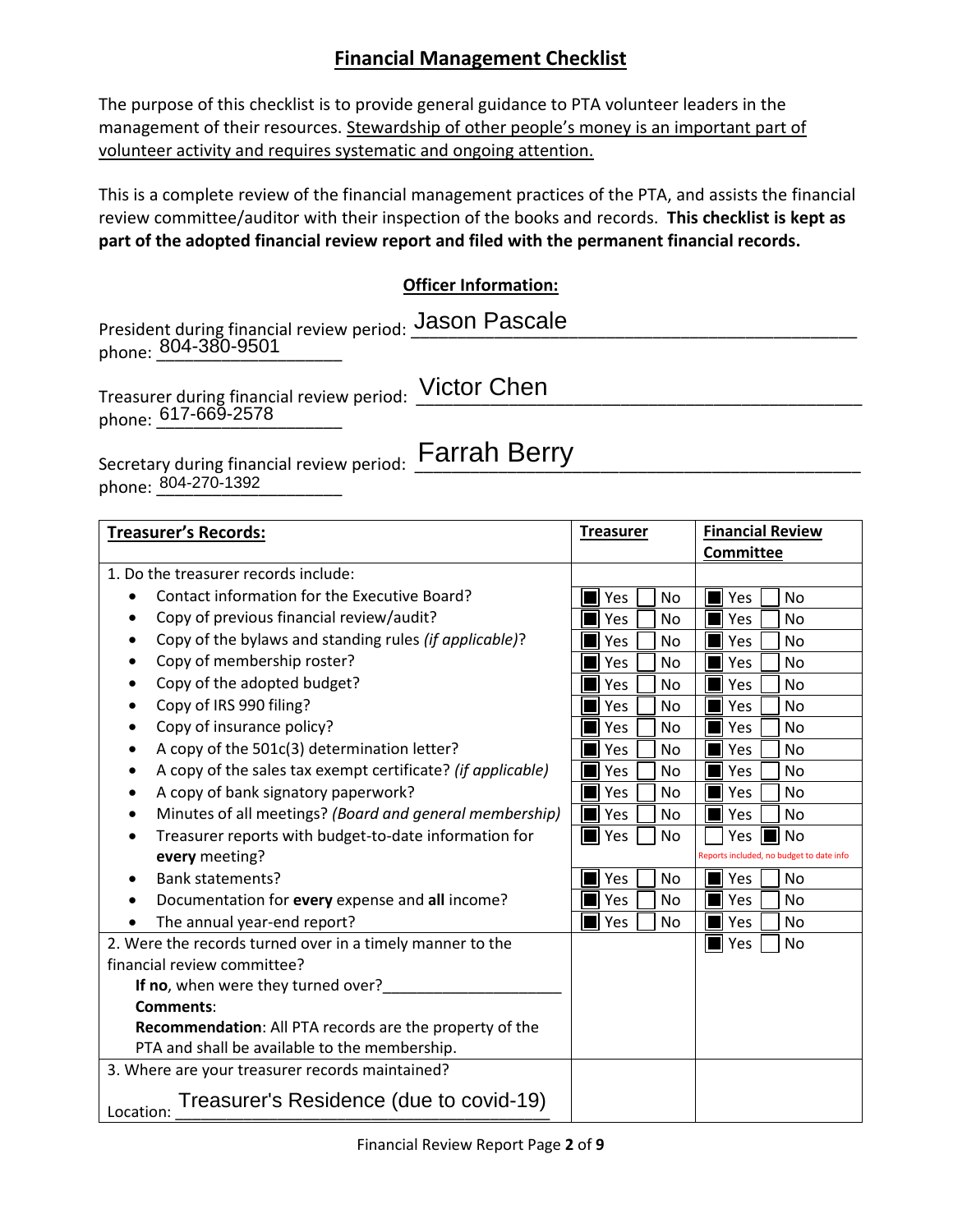| 509 Hancock St, Richmond, VA 23220<br>Address:                                                                                           |               |  |
|------------------------------------------------------------------------------------------------------------------------------------------|---------------|--|
| If possible, your records should be kept at your school in a secure<br>location. Your board needs to know where these books are<br>kept. |               |  |
| 4. Are the current treasurer books held by the treasurer?<br>The treasurer maintains all financial records.                              | l No<br>l Yes |  |

| Budget:                                                                                                                                                                                                                                                                                                                                                                                                                                                                                                                                                                                                                                                                                                                  | <b>Treasurer</b>                                                                                                                            | <b>Financial Review</b>                 |
|--------------------------------------------------------------------------------------------------------------------------------------------------------------------------------------------------------------------------------------------------------------------------------------------------------------------------------------------------------------------------------------------------------------------------------------------------------------------------------------------------------------------------------------------------------------------------------------------------------------------------------------------------------------------------------------------------------------------------|---------------------------------------------------------------------------------------------------------------------------------------------|-----------------------------------------|
|                                                                                                                                                                                                                                                                                                                                                                                                                                                                                                                                                                                                                                                                                                                          |                                                                                                                                             | <b>Committee</b>                        |
| 1. Was the budget adopted by the general membership?                                                                                                                                                                                                                                                                                                                                                                                                                                                                                                                                                                                                                                                                     | <b>No</b><br>$\blacksquare$ Yes                                                                                                             | $\blacksquare$ Yes<br>No                |
| When?                                                                                                                                                                                                                                                                                                                                                                                                                                                                                                                                                                                                                                                                                                                    | 09/17/2019                                                                                                                                  |                                         |
| If no,                                                                                                                                                                                                                                                                                                                                                                                                                                                                                                                                                                                                                                                                                                                   |                                                                                                                                             |                                         |
| Comments:                                                                                                                                                                                                                                                                                                                                                                                                                                                                                                                                                                                                                                                                                                                | (date)                                                                                                                                      |                                         |
| Recommendation: The proposed budget is to be prepared                                                                                                                                                                                                                                                                                                                                                                                                                                                                                                                                                                                                                                                                    |                                                                                                                                             |                                         |
| by a budget committee, presented to the executive board                                                                                                                                                                                                                                                                                                                                                                                                                                                                                                                                                                                                                                                                  |                                                                                                                                             |                                         |
| and then to the general membership for adoption. We are a                                                                                                                                                                                                                                                                                                                                                                                                                                                                                                                                                                                                                                                                |                                                                                                                                             |                                         |
| membership association and this money belongs to our                                                                                                                                                                                                                                                                                                                                                                                                                                                                                                                                                                                                                                                                     |                                                                                                                                             |                                         |
| members.                                                                                                                                                                                                                                                                                                                                                                                                                                                                                                                                                                                                                                                                                                                 |                                                                                                                                             |                                         |
|                                                                                                                                                                                                                                                                                                                                                                                                                                                                                                                                                                                                                                                                                                                          |                                                                                                                                             |                                         |
|                                                                                                                                                                                                                                                                                                                                                                                                                                                                                                                                                                                                                                                                                                                          |                                                                                                                                             |                                         |
|                                                                                                                                                                                                                                                                                                                                                                                                                                                                                                                                                                                                                                                                                                                          |                                                                                                                                             |                                         |
| Is the budget based on knowledge of last year's<br>$\bullet$                                                                                                                                                                                                                                                                                                                                                                                                                                                                                                                                                                                                                                                             | $\blacksquare$ Yes<br>No                                                                                                                    |                                         |
| income/expenses, current financial conditions, expense                                                                                                                                                                                                                                                                                                                                                                                                                                                                                                                                                                                                                                                                   |                                                                                                                                             |                                         |
| needs etc.?                                                                                                                                                                                                                                                                                                                                                                                                                                                                                                                                                                                                                                                                                                              |                                                                                                                                             |                                         |
| Does the budget show all sources of income, totaled and<br>$\bullet$                                                                                                                                                                                                                                                                                                                                                                                                                                                                                                                                                                                                                                                     | $\blacksquare$ Yes<br><b>No</b>                                                                                                             |                                         |
| balanced, against all total expense categories?                                                                                                                                                                                                                                                                                                                                                                                                                                                                                                                                                                                                                                                                          |                                                                                                                                             |                                         |
| Was the budget reviewed by the Board before general                                                                                                                                                                                                                                                                                                                                                                                                                                                                                                                                                                                                                                                                      | <b>No</b>                                                                                                                                   |                                         |
| membership adoption?                                                                                                                                                                                                                                                                                                                                                                                                                                                                                                                                                                                                                                                                                                     |                                                                                                                                             |                                         |
|                                                                                                                                                                                                                                                                                                                                                                                                                                                                                                                                                                                                                                                                                                                          |                                                                                                                                             |                                         |
|                                                                                                                                                                                                                                                                                                                                                                                                                                                                                                                                                                                                                                                                                                                          |                                                                                                                                             |                                         |
|                                                                                                                                                                                                                                                                                                                                                                                                                                                                                                                                                                                                                                                                                                                          |                                                                                                                                             |                                         |
|                                                                                                                                                                                                                                                                                                                                                                                                                                                                                                                                                                                                                                                                                                                          |                                                                                                                                             |                                         |
|                                                                                                                                                                                                                                                                                                                                                                                                                                                                                                                                                                                                                                                                                                                          |                                                                                                                                             |                                         |
|                                                                                                                                                                                                                                                                                                                                                                                                                                                                                                                                                                                                                                                                                                                          |                                                                                                                                             |                                         |
|                                                                                                                                                                                                                                                                                                                                                                                                                                                                                                                                                                                                                                                                                                                          |                                                                                                                                             |                                         |
|                                                                                                                                                                                                                                                                                                                                                                                                                                                                                                                                                                                                                                                                                                                          |                                                                                                                                             |                                         |
|                                                                                                                                                                                                                                                                                                                                                                                                                                                                                                                                                                                                                                                                                                                          |                                                                                                                                             |                                         |
|                                                                                                                                                                                                                                                                                                                                                                                                                                                                                                                                                                                                                                                                                                                          |                                                                                                                                             |                                         |
|                                                                                                                                                                                                                                                                                                                                                                                                                                                                                                                                                                                                                                                                                                                          |                                                                                                                                             |                                         |
|                                                                                                                                                                                                                                                                                                                                                                                                                                                                                                                                                                                                                                                                                                                          |                                                                                                                                             |                                         |
|                                                                                                                                                                                                                                                                                                                                                                                                                                                                                                                                                                                                                                                                                                                          |                                                                                                                                             |                                         |
|                                                                                                                                                                                                                                                                                                                                                                                                                                                                                                                                                                                                                                                                                                                          |                                                                                                                                             |                                         |
| Was the budget prepared by a budget committee?<br>٠<br>If no, who prepared the budget?<br>2. Was a budget report presented at every PTA board/general<br>membership meeting?<br>If no,<br><b>Comments:</b> See recommendation below.<br>Recommendation: A budget report showing income and<br>expenses in each budget line should be presented at<br>every PTA Board/general membership meeting.<br>3. Is a copy of the adopted financial review/audit report sent to<br>the state office each year?<br>4. Are there any irregularities in the budgeted amounts to actual<br>expenses/income?<br>If yes,<br>Comments:<br>Recommendation: any budget amendment over \$300 must<br>be approved by your general membership. | Yes $\blacksquare$ No<br><b>Executive Board</b><br>$\blacksquare$ Yes<br>$\blacksquare$ Yes<br><b>No</b><br>$\blacksquare$ Yes<br><b>No</b> | Yes $\blacksquare$ No<br>Yes   <br>¶ No |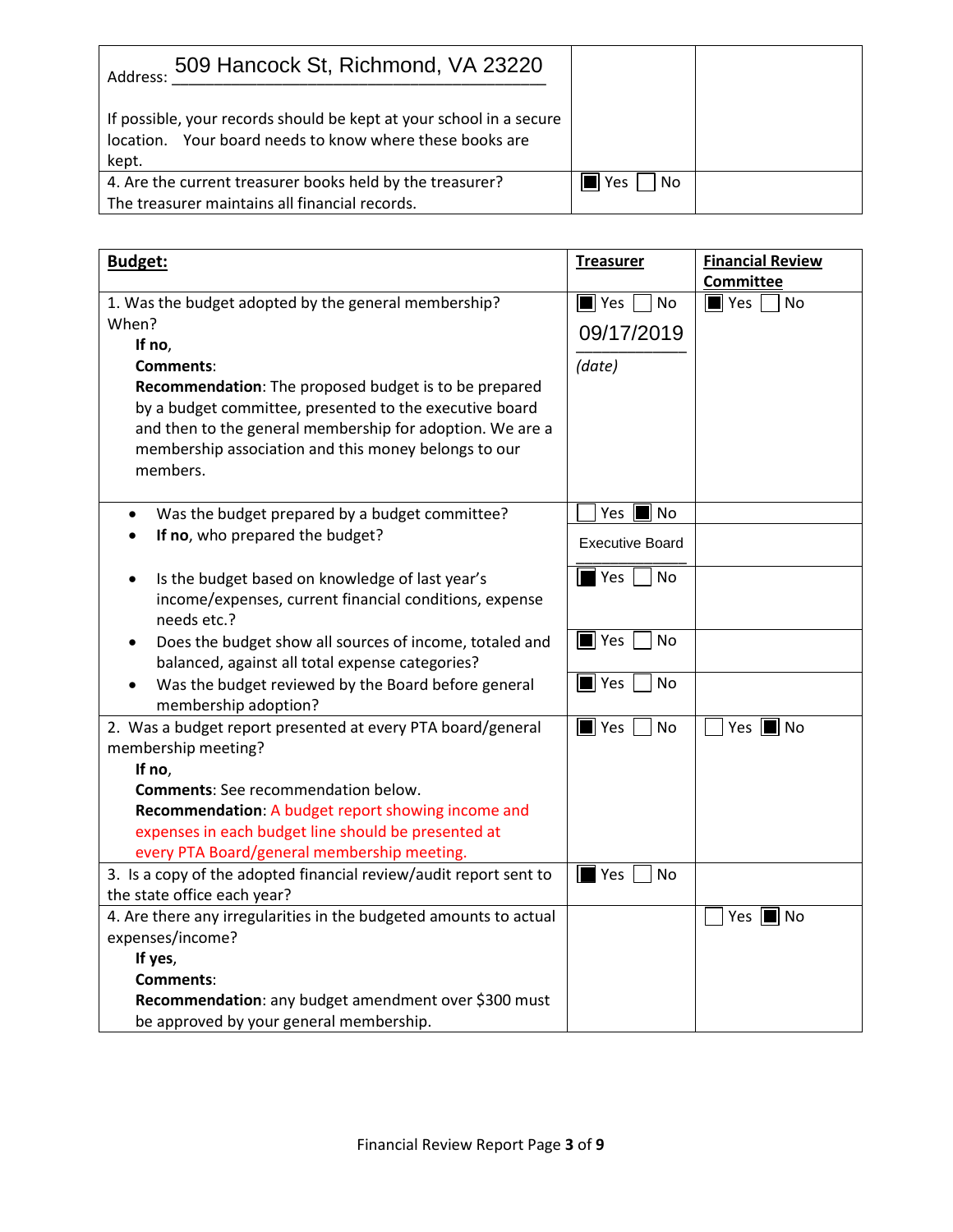| <b>Treasurer's Reports:</b>                                         | <b>Treasurer</b>  | <b>Financial Review</b> |
|---------------------------------------------------------------------|-------------------|-------------------------|
|                                                                     |                   | Committee               |
| 1. Was a detailed, written treasurer's report presented at every    | Yes<br>No         | l Yes<br>No             |
| PTA board/general membership meeting?                               |                   |                         |
| If no,                                                              |                   |                         |
| Comments:                                                           |                   |                         |
| Recommendation: A treasurer's report detailing income and           |                   |                         |
| expenses and reconciled to the bank statement must be               |                   |                         |
| presented at every PTA board/general membership meeting.            |                   |                         |
| Were the reports clear, concise and easily understood?<br>$\bullet$ | <b>Yes</b><br>No. | Yes<br>No.              |
| Did the reports show, in detail, the source(s) of all income        | Yes<br>No         | Yes<br>No               |
| and expenses?                                                       |                   |                         |
| 2. Did the treasurer prepare an annual or year-end detailed,        | Yes<br>No         | <b>Yes</b><br>No        |
| written report?                                                     |                   |                         |
| 3. Do the canceled checks and the entries in the checkbook and      |                   | <b>Yes</b><br>No        |
| the treasurer's reports all agree?                                  |                   |                         |
| 4. Do the deposit slips and the entries in the income ledger and    |                   | No<br>Yes               |
| the treasurer's reports all agree?                                  |                   |                         |
| 5. Have all financial obligations of the PTA been paid in full?     |                   | Yes<br>No               |

| <b>Bank Reconciliation:</b>                                         | <b>Treasurer</b>                    | <b>Financial Review</b>  |
|---------------------------------------------------------------------|-------------------------------------|--------------------------|
|                                                                     |                                     | <b>Committee</b>         |
| 1. Were the bank statements reconciled every month?                 | No.<br>Yes                          | No<br>$\blacksquare$ Yes |
| If no, when were they reconciled?                                   |                                     |                          |
| Comments:                                                           |                                     |                          |
| Recommendation: Bank statements must be reconciled every            |                                     |                          |
| month.                                                              |                                     |                          |
| 2. Are bank reconciliations verified each month by individuals that | Yes II No                           | ll No<br>Yes             |
| are not authorized to sign checks?                                  | July, Aug, Sep,                     |                          |
| If no, were they verified in any months?                            | Oct, Nov - we did                   |                          |
| Comments:                                                           | not meet in Dec<br>and no in person |                          |
| Recommendation: Bank statements must be opened by a                 | meetings after                      |                          |
| non-signer and must be verified against the treasurer's             | early march due to                  |                          |
| report every month.                                                 | covid                               |                          |
| 3. Did the year-end financial report reconcile with the final bank  | No.<br>Yes                          | No<br>Yes.               |
| statement?                                                          |                                     |                          |

| <b>Financial Procedures and Controls:</b>                      | <b>Treasurer</b>          | <b>Financial Review</b> |
|----------------------------------------------------------------|---------------------------|-------------------------|
|                                                                |                           | Committee               |
| 1. Are all PTA monies kept separate from school, personal or   | $\blacksquare$ Yes<br>No. |                         |
| other organization's funds?                                    |                           |                         |
| 2. Are the state and national portions of membership dues sent | $\blacksquare$ Yes<br>No. | No<br>l Yes             |
| to the Virginia PTA state office before November 1st?          |                           |                         |
| If no,                                                         |                           |                         |
| Comments:                                                      |                           |                         |
| Recommendation: Membership funds belonging to Virginia         |                           |                         |
| and National PTA are transfer funds and should be remitted     |                           |                         |
| to Virginia PTA.                                               |                           |                         |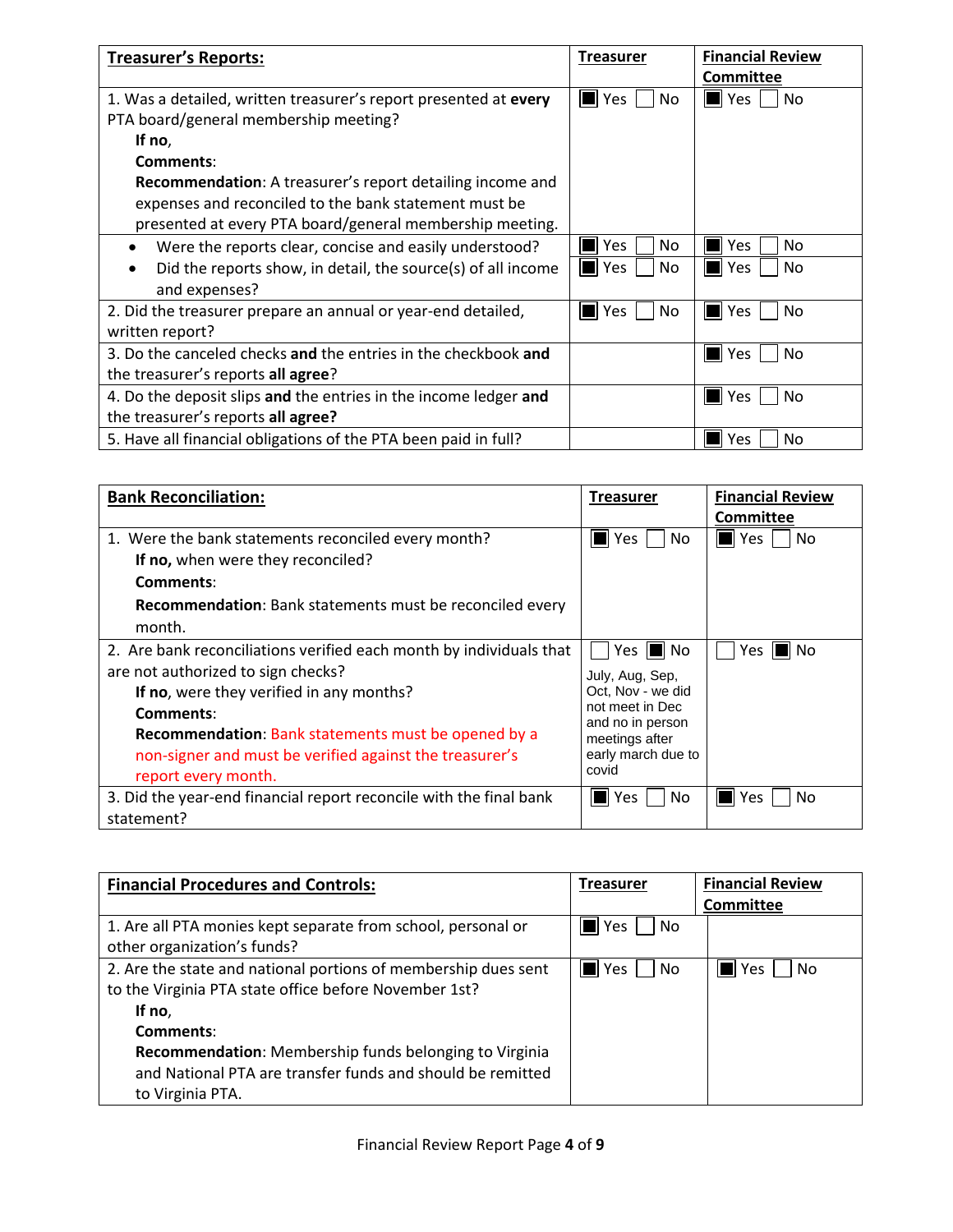| Do the deposit records for membership match the<br>$\bullet$<br>membership numbers? |                                      | $\blacksquare$ Yes<br>No                                |
|-------------------------------------------------------------------------------------|--------------------------------------|---------------------------------------------------------|
| If no,                                                                              |                                      |                                                         |
| Comments:                                                                           |                                      |                                                         |
| Recommendation: membership funds belonging to Virginia                              |                                      |                                                         |
| and National PTA should be remitted to Virginia PTA and are                         |                                      |                                                         |
| not included in your PTA budget.                                                    |                                      |                                                         |
| What was the PTA's total membership count for the year?                             |                                      |                                                         |
|                                                                                     |                                      |                                                         |
| PTA membership dues are $\frac{6}{5}$ per member for the 2019-2020<br>school year.  | complete section                     | A \$20/family<br>membership option<br>was instituted in |
| What was the date and dollar amount of dues sent to                                 | complete section                     | 2019-2020                                               |
| Virginia PTA?                                                                       |                                      |                                                         |
| Date: 09/30/2019<br>Amount: 551.25<br>O                                             |                                      |                                                         |
| Date: 11/30/2019<br>Amount: 60.00<br>O                                              |                                      |                                                         |
| Date: 10/30/2020<br>Amount: 3.75<br>O                                               |                                      |                                                         |
|                                                                                     |                                      |                                                         |
| What was the amount of dues paid to Council, if applicable?                         | complete section                     |                                                         |
| Date: 11/2/19<br>Amount: 19.40<br>$\circ$                                           |                                      |                                                         |
|                                                                                     |                                      |                                                         |
| 3. Was there a proper invoice or receipt for each expenditure?<br>If no,            | $\blacksquare$ Yes $\blacksquare$ No | $\blacksquare$ Yes<br>No                                |
| Comments:                                                                           |                                      |                                                         |
| Recommendation: There must be a receipt or invoice for                              |                                      |                                                         |
| every check written. If there is no receipt, no check should                        |                                      |                                                         |
| be written.                                                                         |                                      |                                                         |
|                                                                                     |                                      |                                                         |
| Was every expense checked against the budget before                                 | $\blacksquare$ Yes<br>No             |                                                         |
| authorization?                                                                      | Yes<br>No                            |                                                         |
| Were receipts and invoices matched against the request                              | $\blacksquare$ Yes<br>No             |                                                         |
| before payment?                                                                     |                                      |                                                         |
| Is there a time limit for reimbursements?                                           |                                      |                                                         |
|                                                                                     |                                      |                                                         |
| 4. Is there a policy that prohibits the signing of blank checks?                    | $\blacksquare$ Yes<br>No             |                                                         |
| Are all checks signed by at least two authorized people?                            | $\blacksquare$ Yes<br>No             | $\blacksquare$ Yes<br>No                                |
| If no, how often were they only signed by one person?                               |                                      |                                                         |
| <b>Comments:</b>                                                                    |                                      |                                                         |
| Recommendation: all checks must be signed by 2 people.                              |                                      |                                                         |
| Was the check register kept current?<br>$\bullet$                                   | Yes<br>No                            | $\blacksquare$ Yes<br>No                                |
| Are all checks used in sequential order?                                            | Yes<br>No                            | $\blacksquare$ Yes<br>No                                |
| Are all checks accounted for, including voided checks?<br>$\bullet$                 | $\blacksquare$ Yes<br>No             | $\blacksquare$ Yes<br>No                                |
|                                                                                     |                                      |                                                         |
| Were there any checks written to "cash" or cash                                     | Yes $\blacksquare$ No                | $\blacksquare$ No<br>Yes                                |
| withdrawals?                                                                        |                                      |                                                         |
| If yes, list:                                                                       |                                      |                                                         |
|                                                                                     |                                      |                                                         |
|                                                                                     |                                      |                                                         |
|                                                                                     |                                      |                                                         |
|                                                                                     |                                      |                                                         |
|                                                                                     |                                      |                                                         |
|                                                                                     |                                      |                                                         |
| Check #:                                                                            |                                      |                                                         |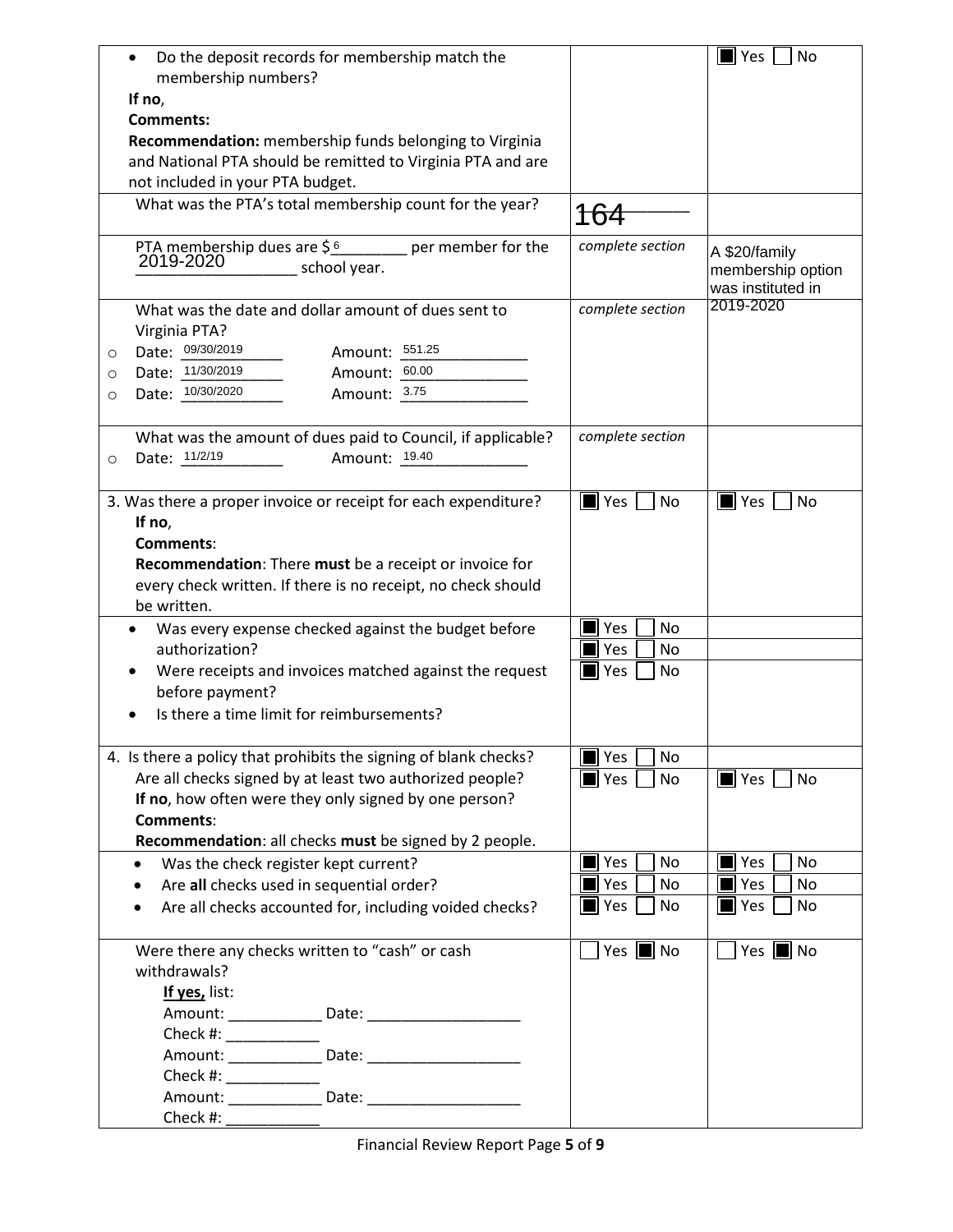| Comments:                                                          |                                 |                          |
|--------------------------------------------------------------------|---------------------------------|--------------------------|
| <b>Recommendation: NEVER</b> write a check to "cash". There        |                                 |                          |
| is no record of how your PTAs funds were spent.                    |                                 |                          |
| 5. Is signatory paperwork up-to-date with at least three (3)       | Yes $\blacksquare$ No           | only 2 signatures        |
| signatures?                                                        |                                 |                          |
| Does the PTA/PTSA have checking account?                           | <b>No</b><br>$\blacksquare$ Yes |                          |
| With which bank? Wells Fargo Bank                                  |                                 |                          |
| Does the PTA/PTSA have a savings account?                          | Yes $\blacksquare$ No           |                          |
| With which bank?                                                   |                                 |                          |
| Does the PTA/PTSA have any certificates of deposit?                | Yes $\blacksquare$ No           |                          |
| With which bank?                                                   |                                 |                          |
|                                                                    |                                 |                          |
| Does the PTA/PTSA have a debit card?                               | Yes $\blacksquare$ No           | Yes $\blacksquare$ No    |
| If yes,                                                            |                                 |                          |
| <b>Comments:</b>                                                   |                                 |                          |
| Recommendation: Virginia PTA strongly advises units                |                                 |                          |
| not to hold debit cards as they can be easily misused.             |                                 |                          |
| 6. Are at least two people involved in the processes of depositing | $\blacksquare$ Yes<br><b>No</b> | $\blacksquare$ Yes<br>No |
| funds and handling cash?                                           |                                 |                          |
| If no, how often did only one person count?                        |                                 |                          |
| <b>Comments:</b>                                                   |                                 |                          |
| Recommendation: A deposit reconciliation form must be              |                                 |                          |
| used for every cash deposit, with two people counting the          |                                 |                          |
| funds every time. A "cash counting sheet for event" may also       |                                 |                          |
| be used (National PTA).                                            |                                 |                          |
| Were all funds deposited promptly? (within the next                | $\blacksquare$ Yes<br><b>No</b> | $\blacksquare$ Yes<br>No |
| business day)                                                      |                                 |                          |
| If no, how much time lapsed?                                       |                                 |                          |
| Comments:                                                          |                                 |                          |
| <b>Recommendation: PTA funds should never be taken</b>             |                                 |                          |
| home with you and should be deposited the same day                 |                                 |                          |
| they are received or the next business day.                        |                                 |                          |
| Was all income properly allocated into the appropriate             | $\blacksquare$ Yes<br>No        |                          |
| budget line?                                                       |                                 |                          |

| Insurance:                                                         | <b>Treasurer</b>            | <b>Financial Review</b> |
|--------------------------------------------------------------------|-----------------------------|-------------------------|
|                                                                    |                             | <b>Committee</b>        |
| 1. Are insurance policies in force to protect the PTA against loss | $\triangleleft$ Yes<br>  No | No<br>ll Yes            |
| of property by reason of fire, theft or other casualty?            |                             |                         |
| 2. Are liability policies in effect to protect PTA officers and    | l Yes<br>No                 | No.<br>ll Yes           |
| members, schoolchildren or other third parties where PTA           |                             |                         |
| projects or activities may result in an accident?                  |                             |                         |
| 3. Are the treasurer and all others authorized to handle PTA       | Yes $\blacksquare$<br>ll No | ll No<br>Yes            |
| funds covered by a fidelity bond in the amount determined by       |                             |                         |
| the board?                                                         |                             |                         |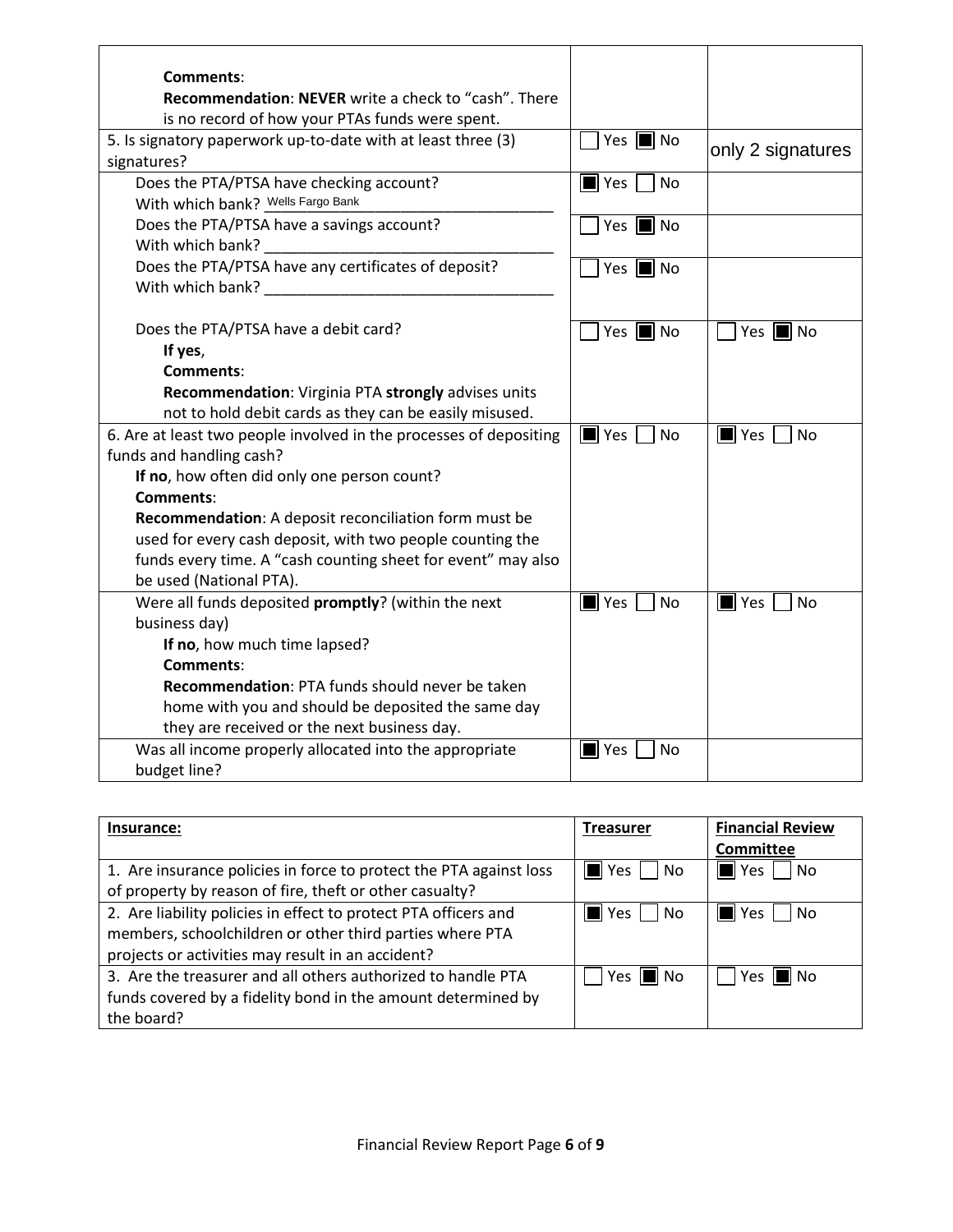| <b>Internal Revenue Service (IRS) and Tax Forms:</b>              | Treasurer    | <b>Financial Review</b> |
|-------------------------------------------------------------------|--------------|-------------------------|
|                                                                   |              | <b>Committee</b>        |
| 1. What is the PTA/PTSA's Employer Identification Number          |              |                         |
| 82-2881451<br>(EIN)?                                              |              |                         |
| 2. A copy of the letter from Virginia PTA verifying your PTA as a | I∎ Yes<br>No | No<br>Yes               |
| subordinate of the Virginia PTA with our 501c(3) Determination    |              |                         |
| Letter and your Sales Tax Exemption Certificate are in your       |              |                         |
| permanent files.                                                  |              |                         |
| 3. Has the IRS form 990, 990-EZ or E-Postcard been filed with     | No<br>Yes    | No<br>Yes               |
| the IRS?                                                          |              |                         |
| Has it been forwarded to Virginia PTA? (the e-mail confirmation   | l Yes<br>No  |                         |
| may be forwarded for the E-Postcard)                              |              |                         |
| 4. Is the PTA/PTSA incorporated?                                  | No<br>Yes    |                         |
| If "YES", has an annual corporate report been filed with the      |              |                         |
| state government, as required?                                    | No<br>Yes.   |                         |
| Does the annual report reflect current officers and/or a<br>٠     | No<br>Yes    |                         |
| registered corporate agent?                                       |              |                         |

| <b>Fundraising, Corporate Sponsorship and Grants:</b>                        |                                                                                     | <b>Treasurer</b>          |
|------------------------------------------------------------------------------|-------------------------------------------------------------------------------------|---------------------------|
|                                                                              | 1. Did the PTA follow the 3 to 1 rule for fundraising (reference "Standards for PTA | $\blacksquare$ Yes<br>No. |
| Fundraising" at www.ptakit.org)                                              |                                                                                     |                           |
| 2. Did the PTA ensure fundraisers did not exploit children?                  |                                                                                     | <b>Yes</b><br>No          |
| 3. Were all fundraisers approved by the general membership?                  |                                                                                     | No.<br>Yes.               |
| 4. Was care taken to see that no laws were violated during fundraisers?      |                                                                                     | Yes<br>No                 |
| 5. Were all school system policies for fundraisers followed?                 |                                                                                     | <b>Yes</b><br>No          |
| 6. Did the President sign all fundraising contracts?                         |                                                                                     | <b>Yes</b><br>No.         |
| 7. Were sufficient procedures in place to ensure the safe handling of funds? |                                                                                     | Yes.<br>No                |
| 8. Did the PTA receive any money from grants?                                |                                                                                     | Yes<br>No.                |
| If "YES" list:                                                               |                                                                                     |                           |
| <b>Grant Source</b>                                                          | Amount                                                                              |                           |
|                                                                              |                                                                                     |                           |
|                                                                              |                                                                                     |                           |
| Were monies expended in accordance with grant application?                   |                                                                                     | Yes<br>No                 |
| 9. Did the PTA receive any money or goods from corporate sponsorships?       |                                                                                     | No<br>Yes.                |
| Was the money or goods used according to the request?                        |                                                                                     | Yes<br>No                 |
|                                                                              |                                                                                     |                           |

| <b>Leadership Training</b>                                          | <b>Treasurer</b>      |
|---------------------------------------------------------------------|-----------------------|
| 1. Were officers sent to Leadership Training and Annual Conference? | ∦l Yes<br>No          |
| 2. Did officers participate in District or Council training?        | Yes,<br>No            |
| 3. Did officers complete National PTA E-learning courses?           | Yes $\blacksquare$ No |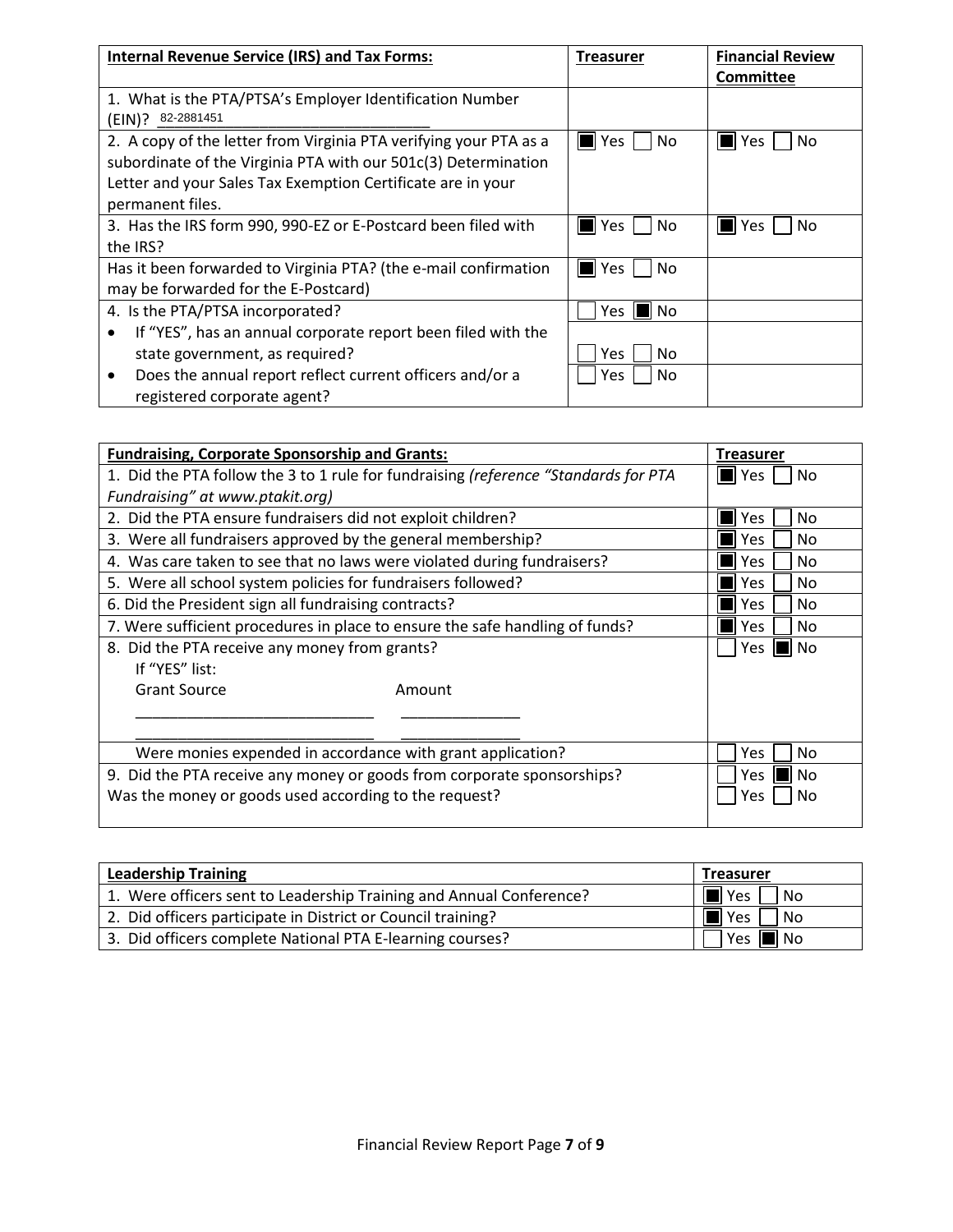## **Financial Review Committee or Auditor Additional Comments and Recommendations:**

- 1) Include budget to-date information with each treasurer report
- 2) Denote the treasurer report beginning and ending balance at each meeting
- 3) Denote the person providing the report in the minutes. The following meeting dates provided numbered list of discussion topics but fail to include the person providing the report.
- 4) A process needs to be put in place for identifying with clarity each charge made through the online membership platform and through the square app.
- 5) Donations need to be entered separately as donations and not lumped in with membership or other deposits
- 6) Items such as t-shirts sold should be identified separately from the membership costs
- 7) The current banking statement does not provide canceled checks or copies of canceled checks. Recommend one of those is added to the banking statements.